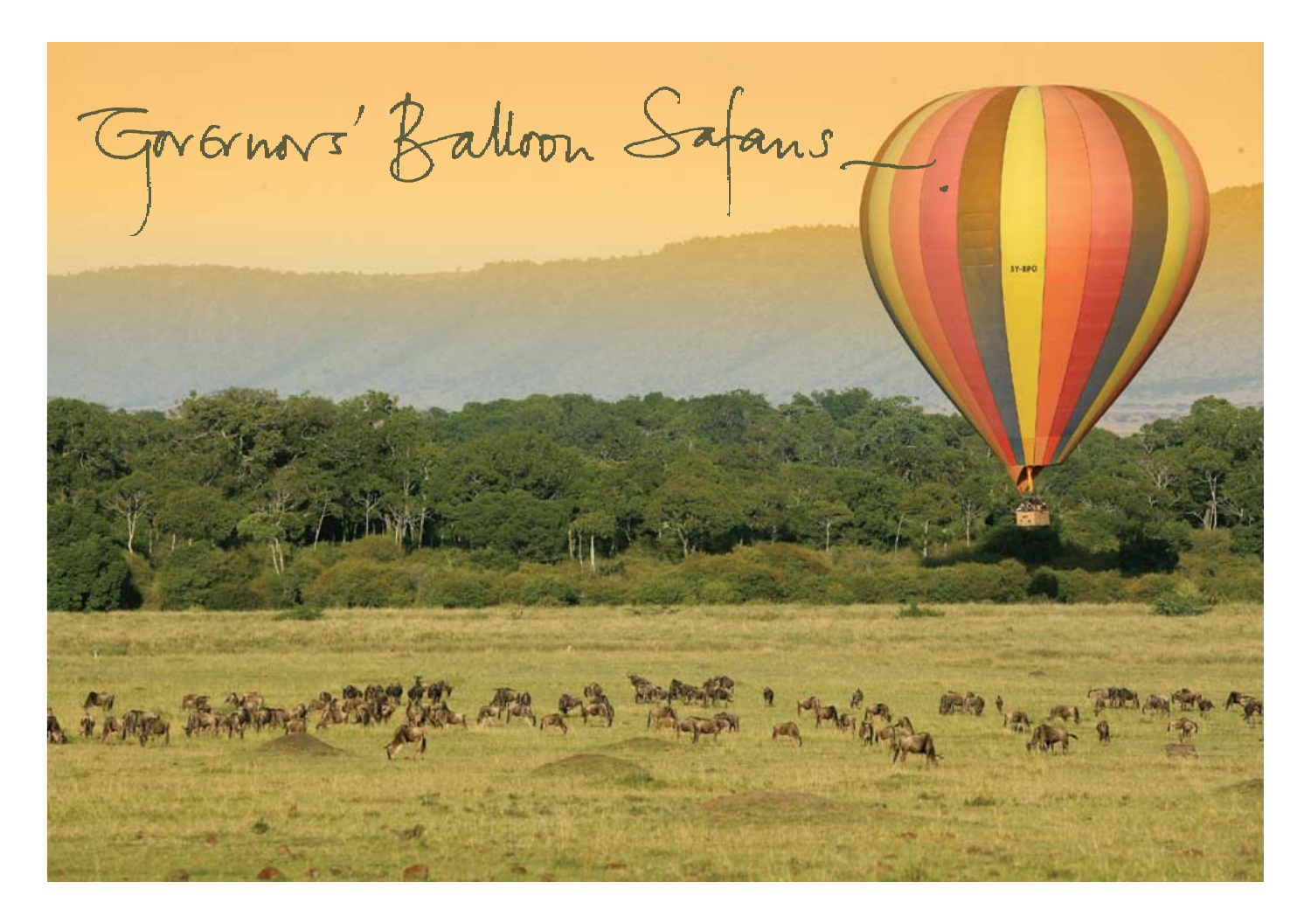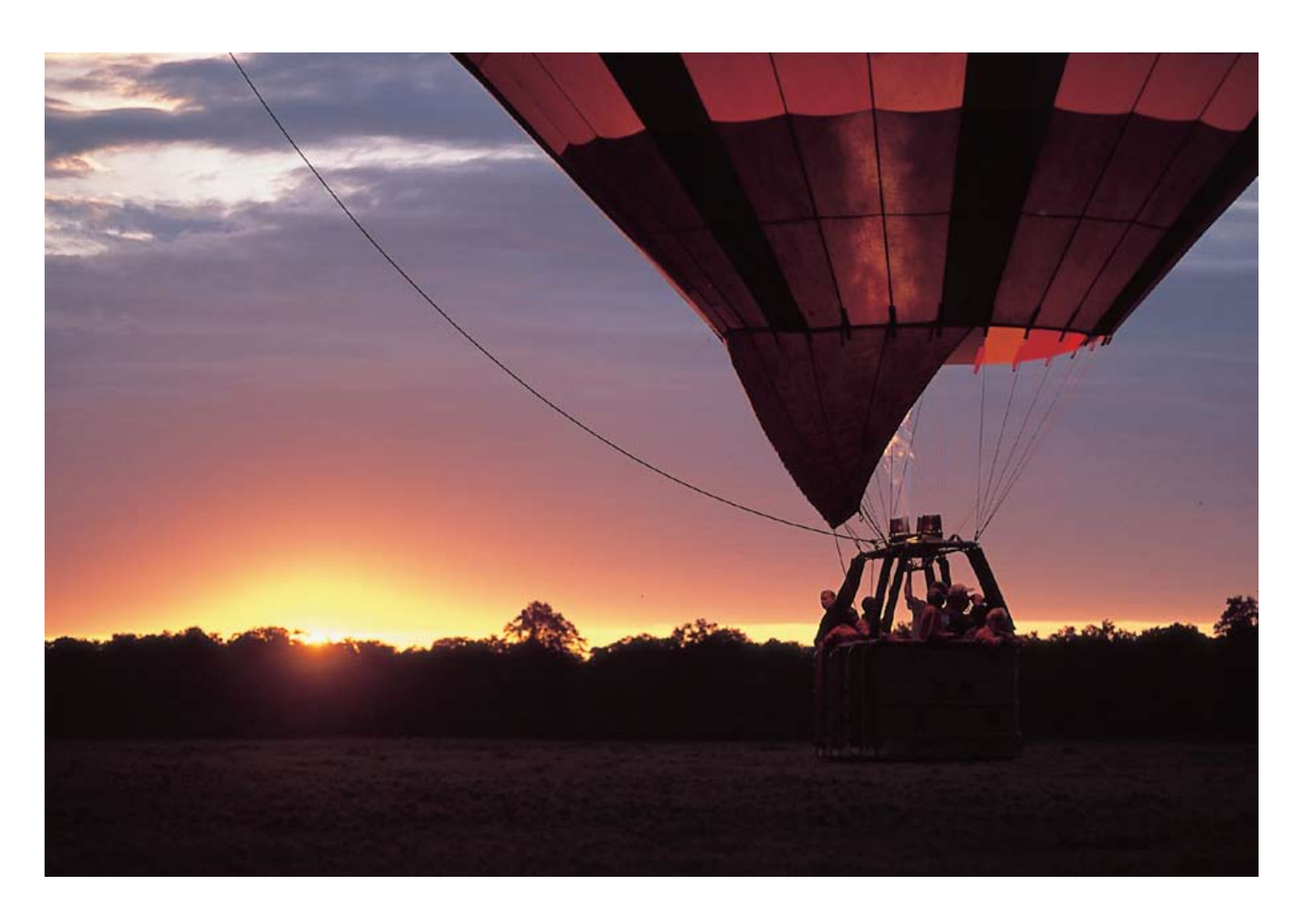## GOVERNORS' BALLOON SAFARIS

The Masai Mara is home to some of the most spectacular animals on earth. Elephant, giraffe, wildebeest and impala perform an exciting and hypnotic show for our visitors.

The Mara from a balloon is one of the most spectacular sights on earth. Our giant hot air balloons are maintained by highly trained pilots and offer guests the chance to see the whole scope of the Mara in perfect silence and peace.



The adventure begins just before dawn. Flames from the balloons' burners light the darkness as the crews inflate their craft. As the first rays of sunlight flicker across the skies, the inflated balloons begin to rise. Suspended in a basket beneath the rainbow coloured canopy, you're off for a game viewing adventure with an entirely different perspective. As you float over the plains, the forest and the Mara River, you hear the sounds from below drift clearly upwards; a lion's roar, elephants crashing through the bush, screeching baboons perched in the tips of trees. For an hour or so you drift wherever the air currents take you, then in the time honoured tradition of ballooning you toast your return to earth with a champagne breakfast, cooked before your eyes on the plains of the Masai Mara.